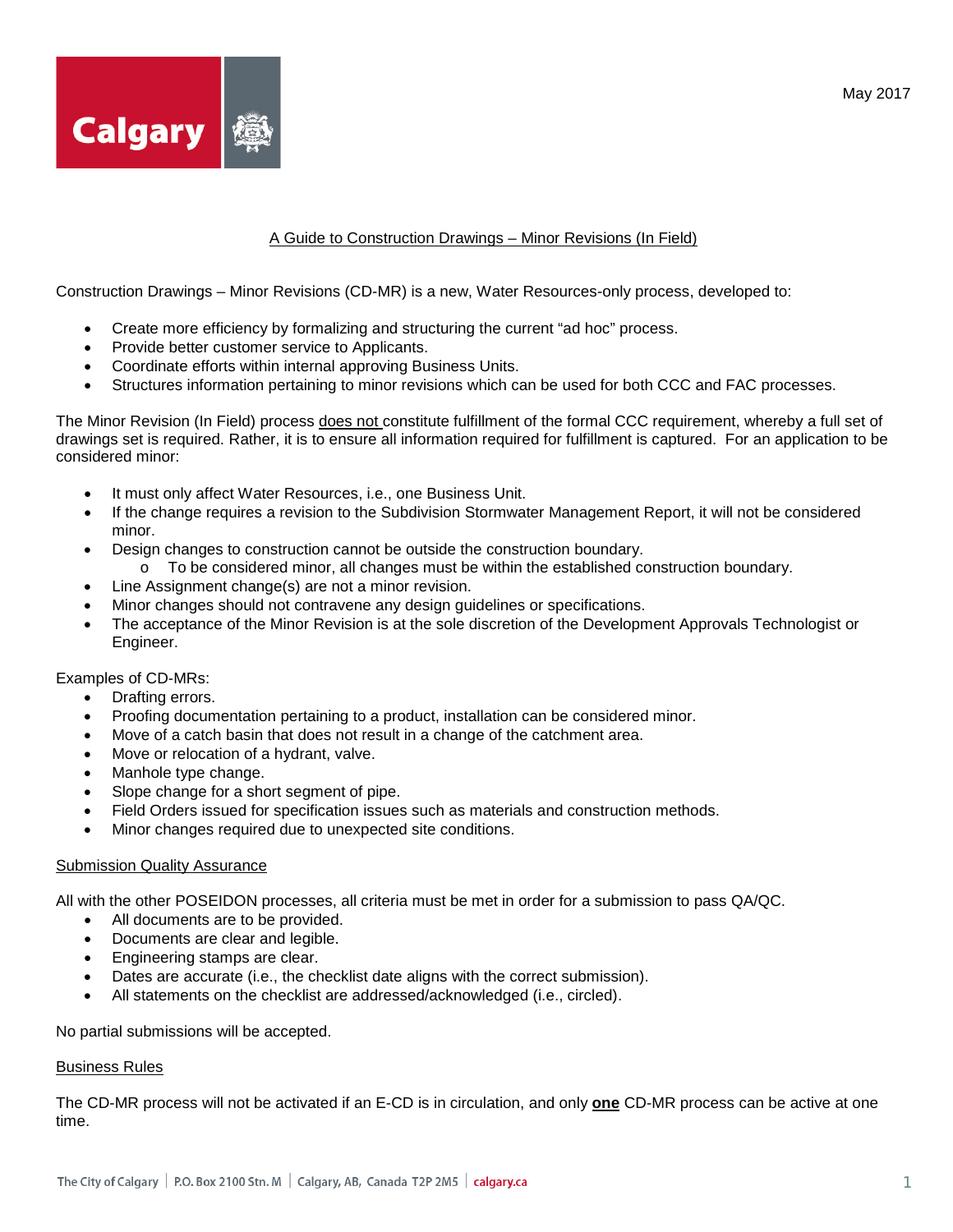# **CD-MRs will only be accepted electronically through POSEIDONOnline, due to the process being Water Resources-only.**

There are two types of CD-MRs:

- Industry Initiated (CD-MRI)
- Field Order Initiated (CD-MRF)

# *Industry Initiated CD-MR*

- Applicants can receive approval for up to 3 CD-MRIs.
- Once a maximum of **3 approved** Industry Initiated CD-MRs is reached, a full set of drawings will be required to be submitted to Calgary Approvals Coordination (CAC) for circulation.
- CD-MRIs will go through the Water QA/QC process and still require the engineering stamp, signatures, required documentation of the cover letter and at least one drawing with the change indicated, clouded.
- Additional information as required, such as pictures, manufacturer information, etc.
- A maximum of 10 additional drawings, 10 pictures, etc. will be accepted.

## *Field Order Initiated CD-MR*

- If a CD-MR (In Field) is initiated by Inspection Services, the signed Field Order issued by the Water Inspector must be included with the CD-MRF submission by the Applicant.
- A maximum of 15 field orders will be accepted with any CD-MRF submission.
	- o **Approvals are "all or none". E.g., if 15 Field Orders are submitted and two are considered not being approved, the whole submission will be rejected. The Applicant can then submit another CD-MRF with the 13 that were approved as a brand new submissions. There are no iterations with CD-MR submissions.**
- If the Applicant would like to address multiple minor revisions on one drawing, the requirement is that it **must only**  affect Water.
- If the Field Order issued for a change in design (does not mean approved drawings), the Inspector does not have the authority to approve the change – it must be submitted to Development Approvals. If the Contractor corrects the deficiency so as to meet the approved drawings, the Consultant can answer the Field Order without the input from Development Approvals.

## Submission Requirements for all CD-MRs

- The CD-MR is based on the CD iteration that received the most recent Construction Approval from CAC.
- CD-MRs can only be accepted if the CDID review and approval process is completed and CAC has issued the permission to construct.
- A cover letter must accompany the CD-MR including the details of the change.
- A full sized drawing containing the change, clouded.
- Any other documentation required for the change.
- Upon Water's acceptance of a CD-MR, Development Approvals is to respond with Accept or Reject within 24-72 hours.
- ONLY 1 CD-MR submission will be accepted via POSEIDONOnline at a time. One 1 CD-MR approval can be active/under review at 1 time.

When submitting a CD-MR through POSEIDONOnline Applicants are required to provide:

- The CD-MRI contact, who will be receiving the auto-notifications
- The Developer
- A description
- A reason
- The Inspection Zone

There are four Development Approvals Minor Revision categories, of which one must be selected.

- Overland Drainage Comment
- Sanitary Comment
- Storm Comment
- Water Comment